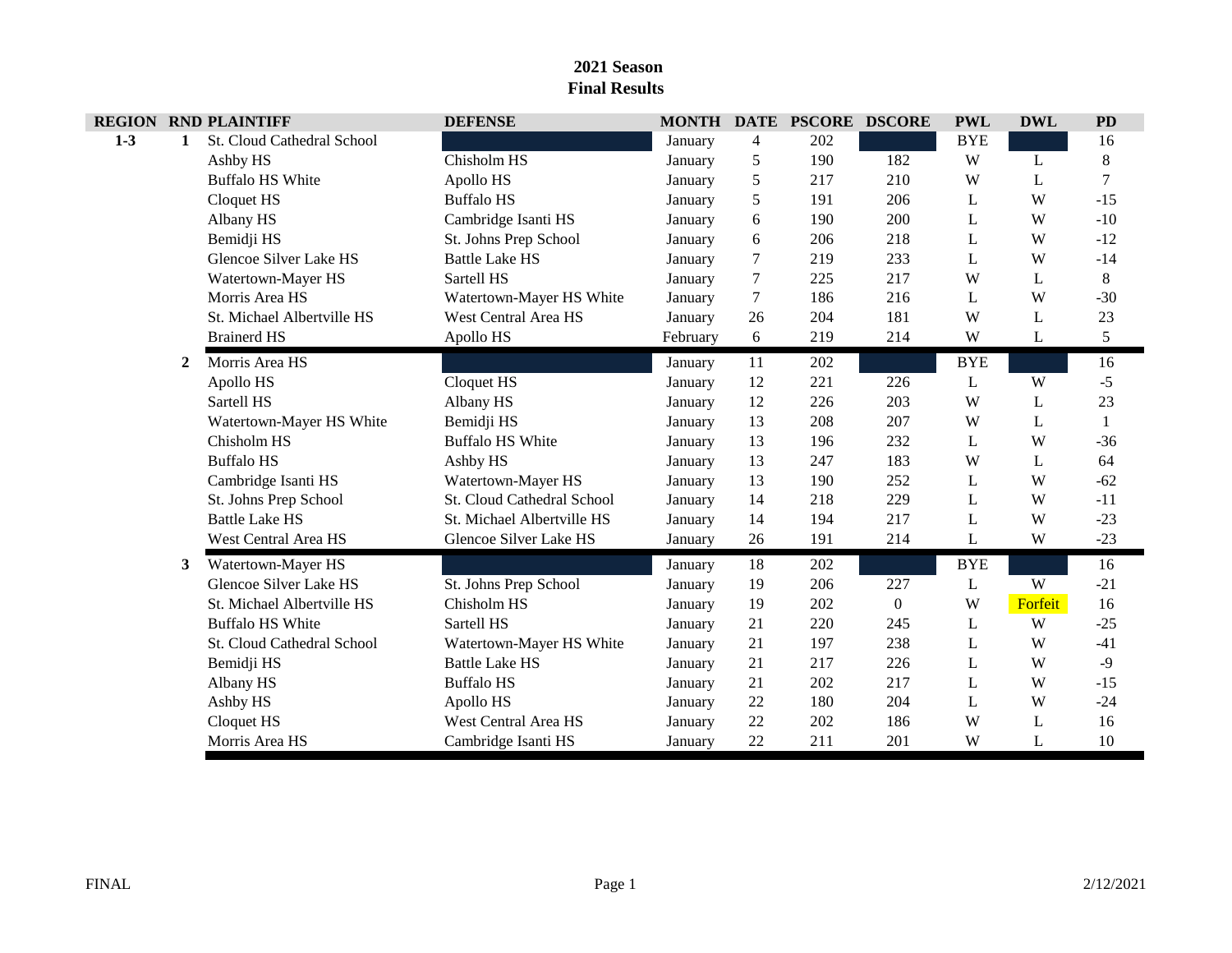|         |              | <b>REGION RND PLAINTIFF</b>    | <b>DEFENSE</b>                |              |                  | MONTH DATE PSCORE DSCORE |                  | <b>PWL</b> | <b>DWL</b> | <b>PD</b> |
|---------|--------------|--------------------------------|-------------------------------|--------------|------------------|--------------------------|------------------|------------|------------|-----------|
| $1-3$   | 4            | St. Michael Albertville HS     |                               | February     | 1                | 202                      |                  | <b>BYE</b> |            | 16        |
|         |              | <b>West Central Area HS</b>    | Morris Area HS                | February     | $\boldsymbol{2}$ | 150                      | 188              | L          | W          | $-38$     |
|         |              | <b>Battle Lake HS</b>          | Watertown-Mayer HS            | February     | $\overline{2}$   | 214                      | 233              | L          | W          | $-19$     |
|         |              | Watertown-Mayer HS White       | Albany HS                     | February     | $\overline{2}$   | 214                      | 166              | W          | L          | 48        |
|         |              | <b>Buffalo HS</b>              | <b>Glencoe Silver Lake HS</b> | February     | 3                | 219                      | 181              | W          | L          | 38        |
|         |              | Cambridge Isanti HS            | <b>Buffalo HS White</b>       | February     | 3                | 193                      | 187              | W          | L          | 6         |
|         |              | Chisholm HS                    | Bemidji HS                    | February     | $\overline{4}$   | 153                      | 216              | L          | W          | $-63$     |
|         |              | St. Johns Prep School          | Ashby HS                      | February     | 4                | 208                      | 191              | W          | L          | 17        |
|         |              | Apollo HS                      | St. Cloud Cathedral School    | February     | 5                | 206                      | 227              | L          | W          | $-21$     |
|         |              | Sartell HS                     | Cloquet HS                    | February     | 5                | 219                      | 203              | W          | L          | 16        |
|         |              | <b>RND PLAINTIFF</b>           | <b>DEFENSE</b>                | <b>MONTH</b> | <b>DATE</b>      | <b>P</b> Ballots         | <b>D</b> Ballots | <b>PWL</b> | <b>DWL</b> |           |
|         | 5.           | <b>Watertown Mayer HS</b>      | Watertown Mayer HS White      | February     | 10               | 3                        | $\bf{0}$         | W          | L          |           |
|         |              | St. John's Prep                | <b>Buffalo HS</b>             | February     | 11               | $\bf{0}$                 | 3                | L          | W          |           |
|         |              | St Michael Albertville HS      | <b>Sartell HS</b>             | February     | 11               | 1                        | $\overline{2}$   | L          | W          |           |
|         |              |                                |                               |              |                  |                          |                  |            |            |           |
|         |              | <b>REGION RND PLAINTIFF</b>    | <b>DEFENSE</b>                |              |                  | MONTH DATE PSCORE DSCORE |                  | <b>PWL</b> | <b>DWL</b> | <b>PD</b> |
| $4 - 6$ | 1            | Owatonna HS                    | United South Central HS       | January      | 5                | 208                      | 211              | L          | W          | $-3$      |
|         |              | Albert Lea HS                  | <b>Fairmont HS</b>            | January      | 6                | 210                      | 197              | W          | L          | 13        |
|         |              | Waseca HS                      | Northfield HS                 | January      | 6                | 193                      | 223              | L          | W          | $-30$     |
|         |              | Fairmont HS White              | Cotter HS                     | January      | 6                | 187                      | 217              | L          | W          | $-30$     |
|         |              | <b>Rochester Century HS</b>    | Luverne HS                    | January      | 7                | 221                      | 229              | L          | W          | -8        |
|         |              | St. Peter HS White             | Hills-Beaver Creek HS         | January      | $\tau$           | 219                      | 216              | W          | L          | 3         |
|         |              | Northfield HS Gold             | St. Peter HS                  | January      | $\tau$           | 208                      | 230              | L          | W          | $-22$     |
|         |              | Springfield HS                 | Rochester Century HS Blue     | January      | 28               | 210                      | 212              | L          | W          | $-2$      |
|         | $\mathbf{2}$ | Rochester Century HS Blue      | Albert Lea HS                 | January      | 12               | 187                      | 220              | L          | W          | $-33$     |
|         |              | <b>Fairmont HS</b>             | St. Peter HS White            | January      | 12               | 234                      | 225              | W          | L          | 9         |
|         |              | Northfield HS                  | <b>Fairmont HS White</b>      | January      | 12               | 202                      | 183              | W          | L          | 19        |
|         |              | Cotter HS                      | Northfield HS Gold            | January      | 12               | 203                      | 192              | W          | L          | 11        |
|         |              | <b>United South Central HS</b> | Springfield HS                | January      | 13               | 227                      | 226              | W          | L          | 1         |
|         |              | Hills-Beaver Creek HS          | <b>Rochester Century HS</b>   | January      | 13               | 198                      | 230              | L          | W          | $-32$     |
|         |              | St. Peter HS                   | Waseca HS                     | January      | 14               | 218                      | 196              | W          | L          | 22        |
|         |              | Luverne HS                     | Owatonna HS                   | January      | 14               | 190                      | 174              | W          | L          | 16        |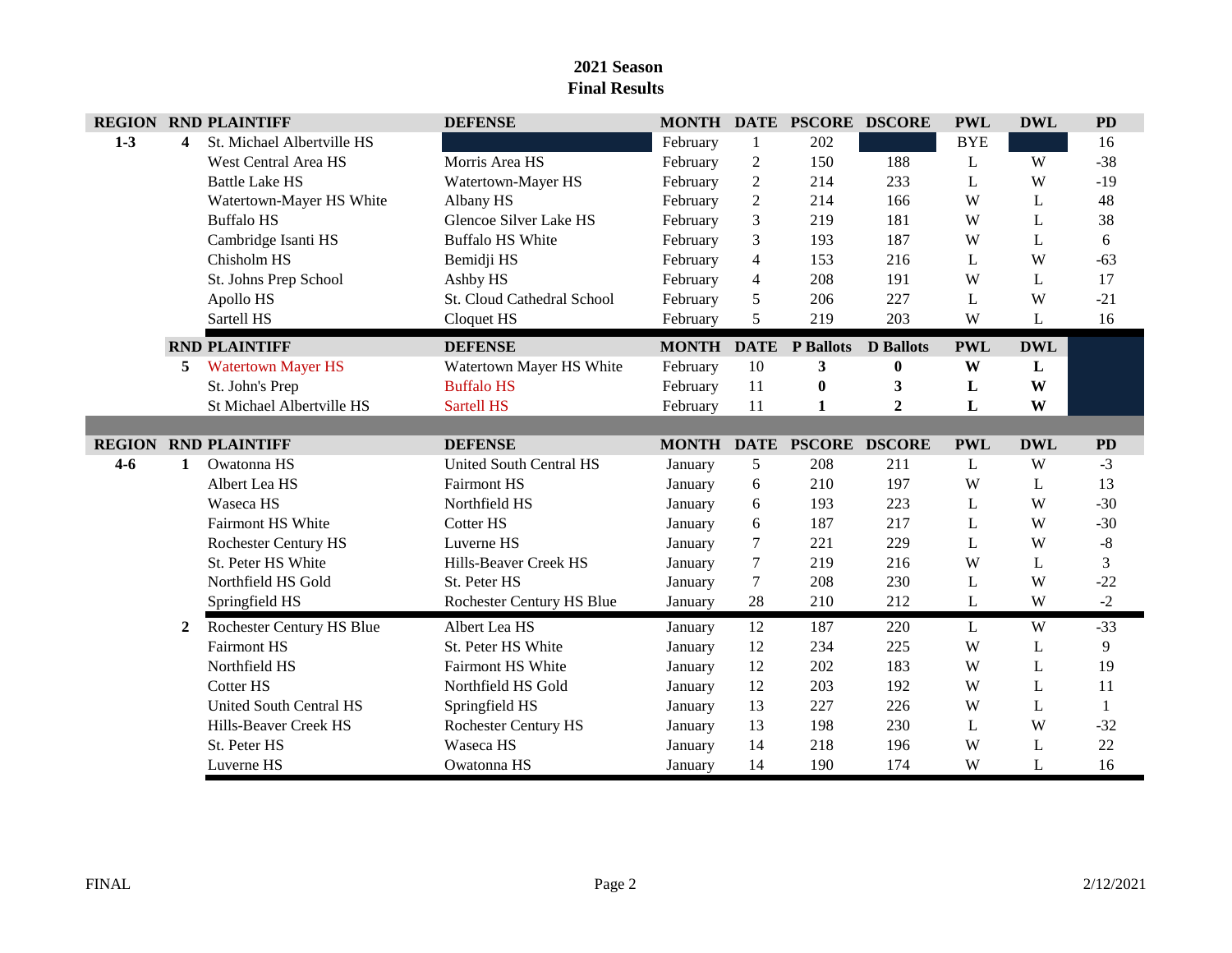| <b>REGION</b> |    | <b>RND PLAINTIFF</b>        | <b>DEFENSE</b>              | <b>MONTH</b> | <b>DATE</b>    | <b>PSCORE</b>    | <b>DSCORE</b>    | <b>PWL</b> | <b>DWL</b> | <b>PD</b>      |
|---------------|----|-----------------------------|-----------------------------|--------------|----------------|------------------|------------------|------------|------------|----------------|
| $4 - 6$       | 3. | <b>Fairmont HS White</b>    | Hills-Beaver Creek HS       | January      | 19             | 212              | 228              | L          | W          | $-16$          |
|               |    | Springfield HS              | <b>Fairmont HS</b>          | January      | 19             | 211              | 238              | L          | W          | $-27$          |
|               |    | Northfield HS Gold          | United South Central HS     | January      | 20             | 217              | 194              | W          | L          | 23             |
|               |    | Waseca HS                   | Luverne HS                  | January      | 20             | 221              | 228              | L          | W          | $-7$           |
|               |    | Owatonna HS                 | St. Peter HS                | January      | 20             | 181              | 219              | L          | W          | $-38$          |
|               |    | Albert Lea HS               | St. Peter HS White          | January      | 20             | 233              | 224              | W          | L          | 9              |
|               |    | Rochester Century HS        | Northfield HS               | January      | 20             | 208              | 202              | W          | L          | 6              |
|               |    | Rochester Century HS Blue   | Cotter HS                   | January      | 21             | 208              | 215              | L          | W          | $-7$           |
|               | 4  | Luverne HS                  | <b>Fairmont White HS</b>    | February     | 2              | 200              | 170              | W          | L          | 30             |
|               |    | Northfield HS               | Owatonna HS                 | February     | 3              | 226              | 224              | W          | L          | $\overline{c}$ |
|               |    | Hills-Beaver Creek HS       | Northfield HS Gold          | February     | 3              | 197              | 209              | L          | W          | $-12$          |
|               |    | St. Peter HS                | Springfield HS              | February     | 4              | 244              | 221              | W          | L          | 23             |
|               |    | United South Central HS     | <b>Rochester Century HS</b> | February     | $\overline{4}$ | 195              | 224              | L          | W          | $-29$          |
|               |    | Cotter HS                   | Albert Lea HS               | February     | $\overline{4}$ | 216              | 207              | W          | L          | 9              |
|               |    | St. Peter HS White          | Rochester Century HS Blue   | February     | $\overline{4}$ | 220              | 226              | L          | W          | -6             |
|               |    | <b>Fairmont HS</b>          | Waseca HS                   | February     | 5              | 225              | 215              | W          | L          | 10             |
|               |    | <b>RND PLAINTIFF</b>        | <b>DEFENSE</b>              | <b>MONTH</b> | <b>DATE</b>    | <b>P</b> Ballots | <b>D</b> Ballots | <b>PWL</b> | <b>DWL</b> |                |
|               | 5. | Luverne HS                  | Albert Lea HS               | February     | 10             | 3                | $\Omega$         | W          | L          |                |
|               |    | <b>St Peter HS</b>          | Northfield HS               | February     | 10             | 3                | $\Omega$         | W          | L          |                |
|               |    | <b>Rochester Century HS</b> | Cotter HS                   | February     | 12             | 2                |                  | W          | L          |                |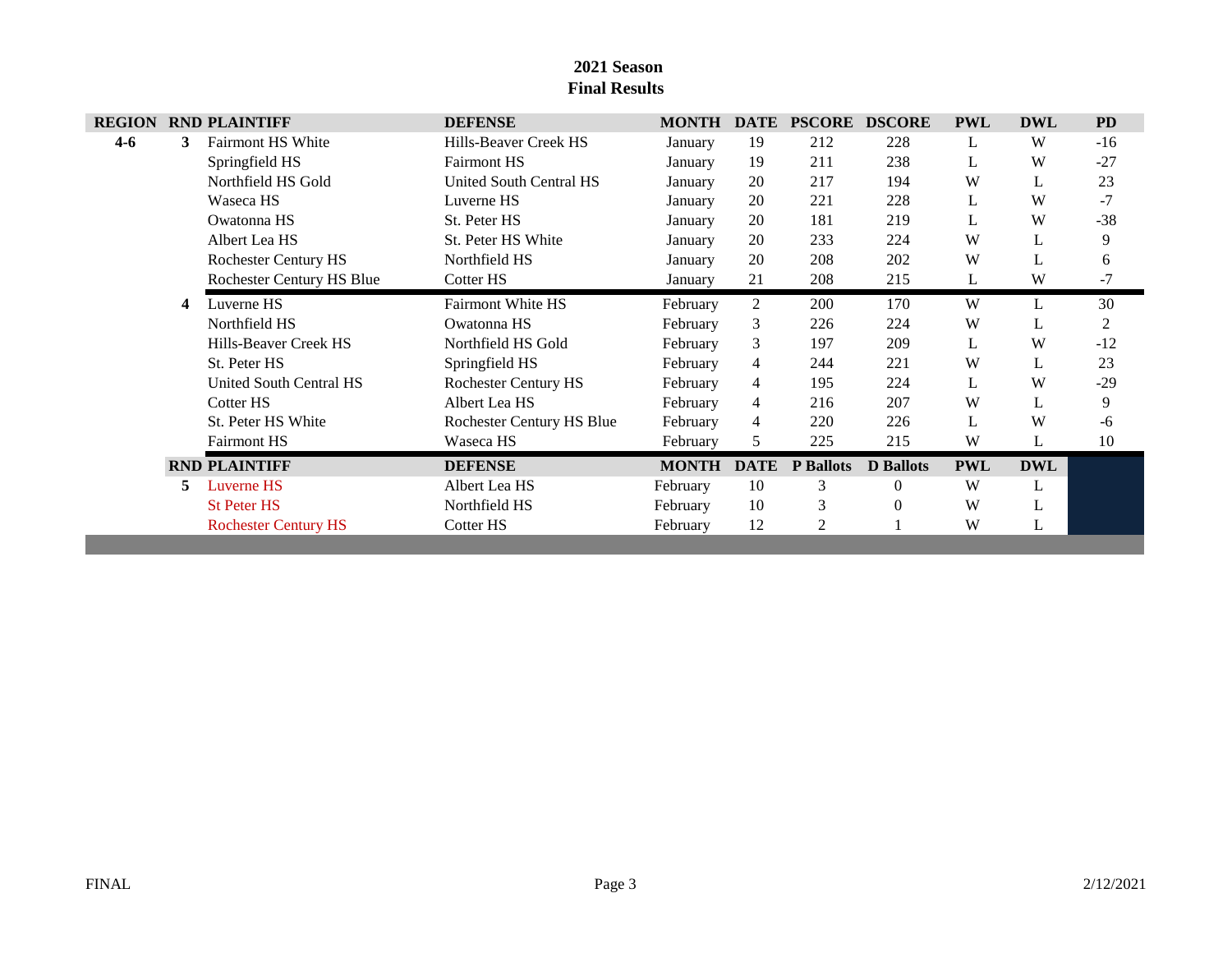|          |              | <b>REGION RND PLAINTIFF</b>      | <b>DEFENSE</b>               | <b>MONTH DATE</b> |            | <b>PSCORE DSCORE</b> |     | <b>PWL</b>   | <b>DWL</b> | <b>PD</b>      |
|----------|--------------|----------------------------------|------------------------------|-------------------|------------|----------------------|-----|--------------|------------|----------------|
| $7 - 10$ | $\mathbf{1}$ | <b>Eastview HS</b>               | Totino Grace HS Gold         | January           | 5          | 214                  | 208 | W            | L          | 6              |
|          |              | Parnassus Preparatory School     | <b>Eastview HS Blue</b>      | January           | 5          | 194                  | 232 | L            | W          | $-38$          |
|          |              | Farmington HS                    | St. Thomas Academy           | January           | 5          | 215                  | 213 | W            | L          | $\overline{2}$ |
|          |              | Hill Murray HS                   | Liberty Classical Academy    | January           | 5          | 226                  | 197 | W            | L          | 29             |
|          |              | Mounds View HS                   | Hill Murray HS Green         | January           | 5          | 221                  | 214 | W            | L          | $\overline{7}$ |
|          |              | Nova Classical Academy           | Eagan HS                     | January           | 5          | 223                  | 201 | W            | L          | 22             |
|          |              | <b>Higher Ground Academy</b>     | Nova Classical Academy White | January           | 5          | 183                  | 210 | L            | W          | $-27$          |
|          |              | St. Paul Central HS              | Parnassus Preparatory White  | January           | $\sqrt{5}$ | 204                  | 208 | L            | W          | $-4$           |
|          |              | <b>Totino Grace HS Blue</b>      | North HS (NSP)               | January           | $\sqrt{5}$ | 226                  | 240 | L            | W          | $-14$          |
|          |              | Visitation School Red            | Farmington HS Orange         | January           | 5          | 227                  | 210 | W            | L          | 17             |
|          |              | <b>Woodbury East Ridge HS</b>    | Visitation School White      | January           | 5          | 222                  | 214 | W            | L          | $8\,$          |
|          |              | Open World Learning              | Visitation School Gold       | January           | $\tau$     | 190                  | 213 | L            | W          | $-23$          |
|          | $\mathbf{2}$ | Totino Grace HS Gold             | Visitation School Red        | January           | 12         | 184                  | 200 | L            | W          | $-16$          |
|          |              | <b>Eastview HS Blue</b>          | Totino Grace HS Blue         | January           | 12         | 201                  | 206 | L            | W          | $-5$           |
|          |              | Visitation School Gold           | Nova Classical Academy       | January           | 12         | 180                  | 239 | L            | W          | $-59$          |
|          |              | <b>Liberty Classical Academy</b> | Woodbury East Ridge HS       | January           | 12         | 169                  | 204 | L            | W          | $-35$          |
|          |              | Hill Murray HS Green             | <b>Eastview HS</b>           | January           | 12         | 184                  | 206 | L            | W          | $-22$          |
|          |              | Eagan HS                         | Mounds View HS               | January           | 12         | 220                  | 219 | W            | L          | 1              |
|          |              | Nova Classical Academy White     | Parnassus Preparatory School | January           | 12         | 204                  | 192 | W            | L          | 12             |
|          |              | Parnassus Preparatory White      | Farmington HS                | January           | 12         | 221                  | 228 | L            | W          | $-7$           |
|          |              | North HS (NSP)                   | St. Paul Central HS          | January           | 12         | 217                  | 221 | L            | W          | $-4$           |
|          |              | Farmington HS Orange             | Higher Ground Academy        | January           | 12         | 175                  | 165 | W            | L          | 10             |
|          |              | Visitation School White          | Hill Murray HS               | January           | 12         | 186                  | 228 | L            | W          | $-42$          |
|          |              | St. Thomas Academy               | Open World Learning          | January           | 14         | 215                  | 217 | $\mathbf{1}$ | W          | $-2$           |
|          | 3            | Nova Classical Academy           | North HS                     | January           | 19         | 253                  | 209 | W            | L          | 44             |
|          |              | Visitation White                 | Hill Murray Green            | January           | 19         | 191                  | 200 | L            | W          | $-9$           |
|          |              | Hill Murray                      | Farmington HS                | January           | 19         | 219                  | 206 | W            | L          | 13             |
|          |              | <b>Parnassus Preparatory</b>     | <b>Totino Grace Gold</b>     | January           | 19         | 220                  | 228 | L            | W          | $-8$           |
|          |              | Mounds View HS                   | <b>St Thomas Academy</b>     | January           | 19         | 178                  | 202 | L            | W          | $-24$          |
|          |              | Parnassus Preparatory White      | Visitation Gold              | January           | 19         | 211                  | 209 | W            | L          | $\overline{2}$ |
|          |              | Woodbury East Ridge HS           | <b>Eastview HS</b>           | January           | 19         | 231                  | 215 | W            | L          | 13             |
|          |              | <b>Totino Grace Blue</b>         | Farmington HS Orange         | January           | 19         | $\boldsymbol{0}$     | 206 | Forfeit      | W          | $-16$          |
|          |              | St Paul Central HS               | Eagan HS                     | January           | 19         | 168                  | 180 | L            | W          | $-12$          |
|          |              | <b>Visitation Red</b>            | Nova Classical Academy White | January           | 19         | 218                  | 203 | W            | L          | 15             |
|          |              | <b>Higher Ground Academy</b>     | Liberty Classical Academy    | January           | 19         | 179                  | 205 | L            | W          | $-26$          |
|          |              | Open World Learning              | <b>Eastview HS Blue</b>      | January           | 21         | 215                  | 237 | L            | W          | $-22$          |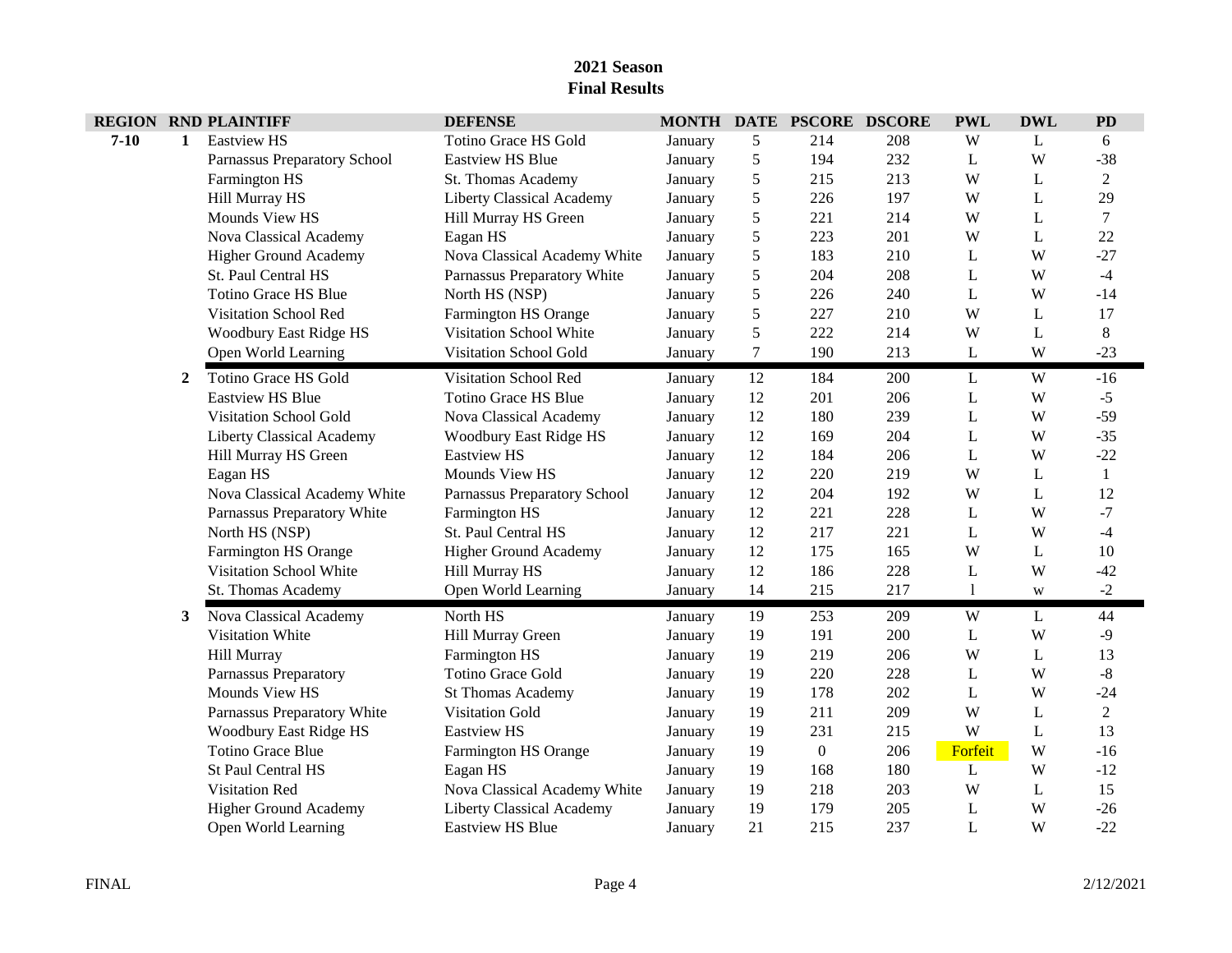| <b>REGION</b> |    | <b>RND PLAINTIFF</b>          | <b>DEFENSE</b>                   | <b>MONTH</b> | <b>DATE</b>    | <b>PSCORE</b>    | <b>DSCORE</b>    | <b>PWL</b> | <b>DWL</b> | <b>PD</b> |
|---------------|----|-------------------------------|----------------------------------|--------------|----------------|------------------|------------------|------------|------------|-----------|
| $7-10$        | 4  | <b>St Thomas Academy</b>      | Nova Classical Academy           | February     | 2              | 216              | 241              | L          | W          | $-25$     |
|               |    | Eagan HS                      | Hill Murray HS                   | February     | 2              | 217              | 229              | L          | W          | $-12$     |
|               |    | Farmington HS Orange          | Woodbury East Ridge HS           | February     | 2              | 206              | 221              | L          | W          | $-15$     |
|               |    | Parnassus Preparatory White   | <b>Visitation Red</b>            | February     | 2              | 233              | 213              | W          |            | 20        |
|               |    | <b>Eastview HS</b>            | Visitation Gold                  | February     | 2              | 203              | 202              | W          | L          |           |
|               |    | Farmington HS                 | <b>Totino Grace Blue</b>         | February     | $\overline{2}$ | 225              | 214              | W          | L          | 11        |
|               |    | North HS                      | Mounds View HS                   | February     | 2              | 204              | 213              | L          | W          | $-9$      |
|               |    | <b>Eastview HS Blue</b>       | <b>St Paul Central HS</b>        | February     | 2              | 200              | 196              | W          | L          | 4         |
|               |    | Visitation White              | <b>Higher Ground Academy</b>     | February     | 2              | 235              | 225              | W          | L.         | 10        |
|               |    | <b>Totino Grace Gold</b>      | <b>Liberty Classical Academy</b> | February     | $\overline{2}$ | 218              | 207              | W          |            | 11        |
|               |    | Hill Murray HS Green          | Parnassus Prepartory             | February     | 2              | 187              | 176              | W          |            | 11        |
|               |    | Nova Classical Academy White  | Open World Learning              | February     | 4              | 216              | 197              | W          | L          | 19        |
|               |    | <b>RND PLAINTIFF</b>          | <b>DEFENSE</b>                   | <b>MONTH</b> | DATE           | <b>P</b> Ballots | <b>D</b> Ballots | <b>PWL</b> | <b>DWL</b> |           |
|               | 5. | <b>Nova Classical</b>         | Nova Classical White             | February     | 9              | 3                | $\theta$         | W          | L          |           |
|               |    | <b>Eastylew HS Blue</b>       | <b>Eastylew HS</b>               | February     | 9              | 0                |                  | L          | W          |           |
|               |    | Parnassus Prep White          | <b>Hill Murray</b>               | February     | 9              | $\theta$         | 3                | ┻          | W          |           |
|               |    | <b>Woodbury East Ridge HS</b> | Visitation Red                   | February     | 9              | 3                | $\theta$         | W          | ┶          |           |
|               |    |                               |                                  |              |                |                  |                  |            |            |           |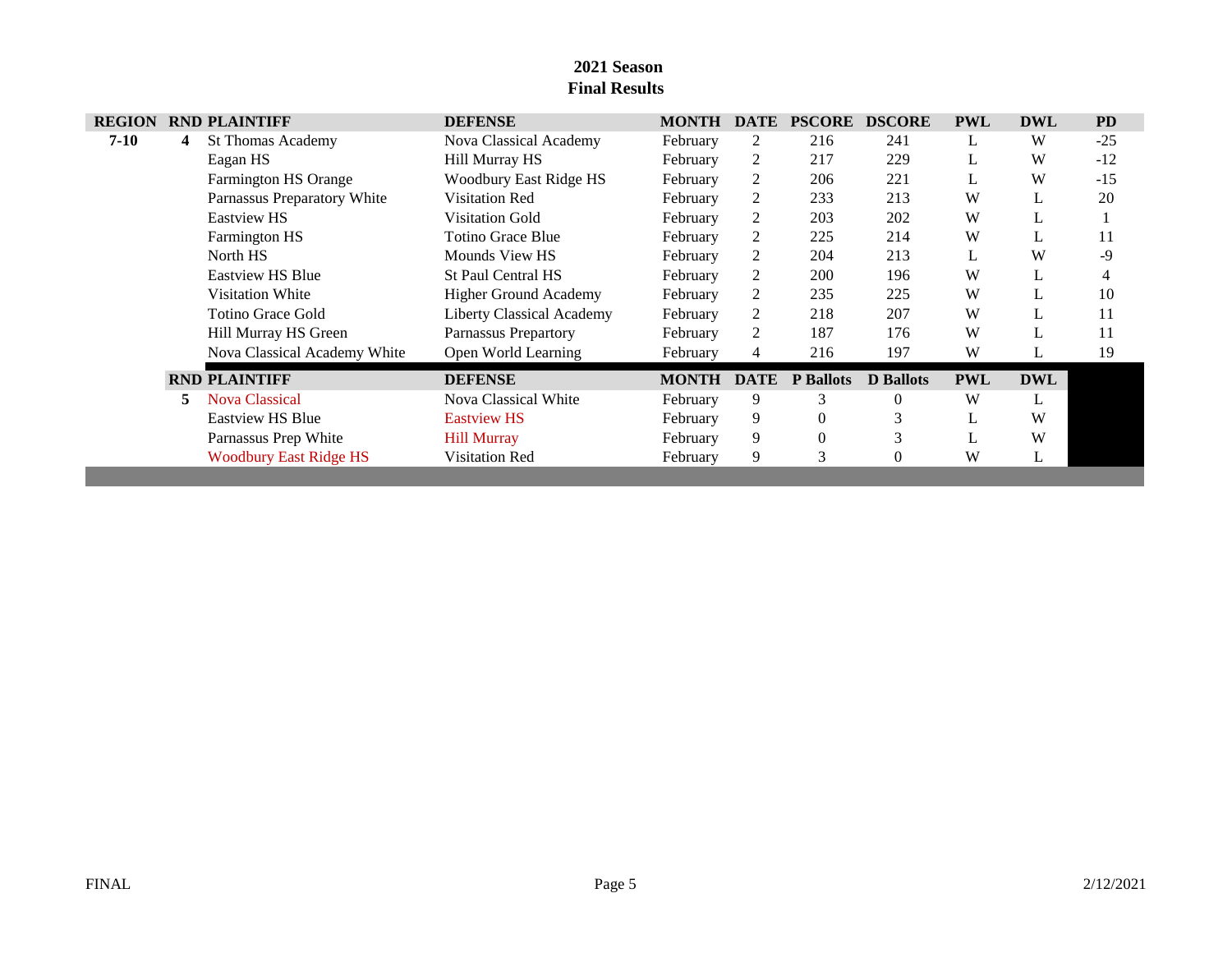| <b>REGION</b> | <b>RND PLAINTIFF</b>            | <b>DEFENSE</b>            | <b>MONTH</b> | <b>DATE</b> | <b>PSCORE</b> | <b>DSCORE</b> | <b>PWL</b> | <b>DWL</b> | <b>PD</b> |
|---------------|---------------------------------|---------------------------|--------------|-------------|---------------|---------------|------------|------------|-----------|
| $11-16$       | Eagle Ridge Academy White       | Apple Valley HS Gold      | January      | 6           | 210           | 238           | L          | W          | $-28$     |
|               | <b>Breck School Gold</b>        | Eagle Ridge Academy       | January      | 6           | 198           | 219           | L          | W          | $-21$     |
|               | <b>Chesterton Academy White</b> | Southwest HS              | January      | 6           | 188           | 198           | L          | W          | $-10$     |
|               | Southwest Christian HS          | Osseo HS                  | January      | 6           | 179           | 215           | L          | W          | $-36$     |
|               | Fourth Baptist Christian School | <b>Burnsville HS</b>      | January      | 6           | 201           | 191           | W          | L          | 10        |
|               | Wayzata HS                      | Lakeville North HS Red    | January      | $\tau$      | 180           | 214           | L          | W          | $-34$     |
|               | <b>Breck School</b>             | Wayzata HS Blue           | January      |             | 218           | 211           | W          | ┻          |           |
|               | Wayzata HS White                | Lakeville South HS        | January      |             | 214           | 211           | W          | L          |           |
|               | Benilde-St Margaret HS White    | Wayzata HS Gold           | January      | 7           | 198           | 202           | L          | W          | $-4$      |
|               | Apple Valley HS                 | <b>Breck School Blue</b>  | January      |             | 215           | 191           | W          |            | 24        |
|               | <b>Eden Prairie HS</b>          | <b>Chesterton Academy</b> | January      |             | 201           | 198           | W          |            | 3         |
|               | <b>Eden Prairie HS Blue</b>     | Apple Valley HS White     | January      | 7           | 233           | 197           | W          | L          | 36        |
|               | Prior Lake HS                   | Benilde-St Margaret HS    | January      |             | 208           | 220           | L          | W          | $-12$     |
|               | Minnetonka HS White             | Prior Lake HS Blue        | January      |             | 219           | 240           | L          | W          | $-21$     |
|               | Prior Lake HS Red               | DeLaSalle HS              | January      |             | 198           | 186           | W          |            | 12        |
|               | Lakeville North HS              | Prior Lake HS White       | January      |             | 195           | 206           | L          | W          | $-11$     |
|               | Holy Family Catholic HS         | Edina HS                  | January      |             | 184           | 201           | L          | W          | $-17$     |
|               | Lakeville South Gold            | Minnetonka HS             | January      |             | 223           | 170           | W          |            | 53        |
|               | Centennial HS                   | Eden Prairie HS White     | January      | 11          | 208           | 221           | L          | W          | $-13$     |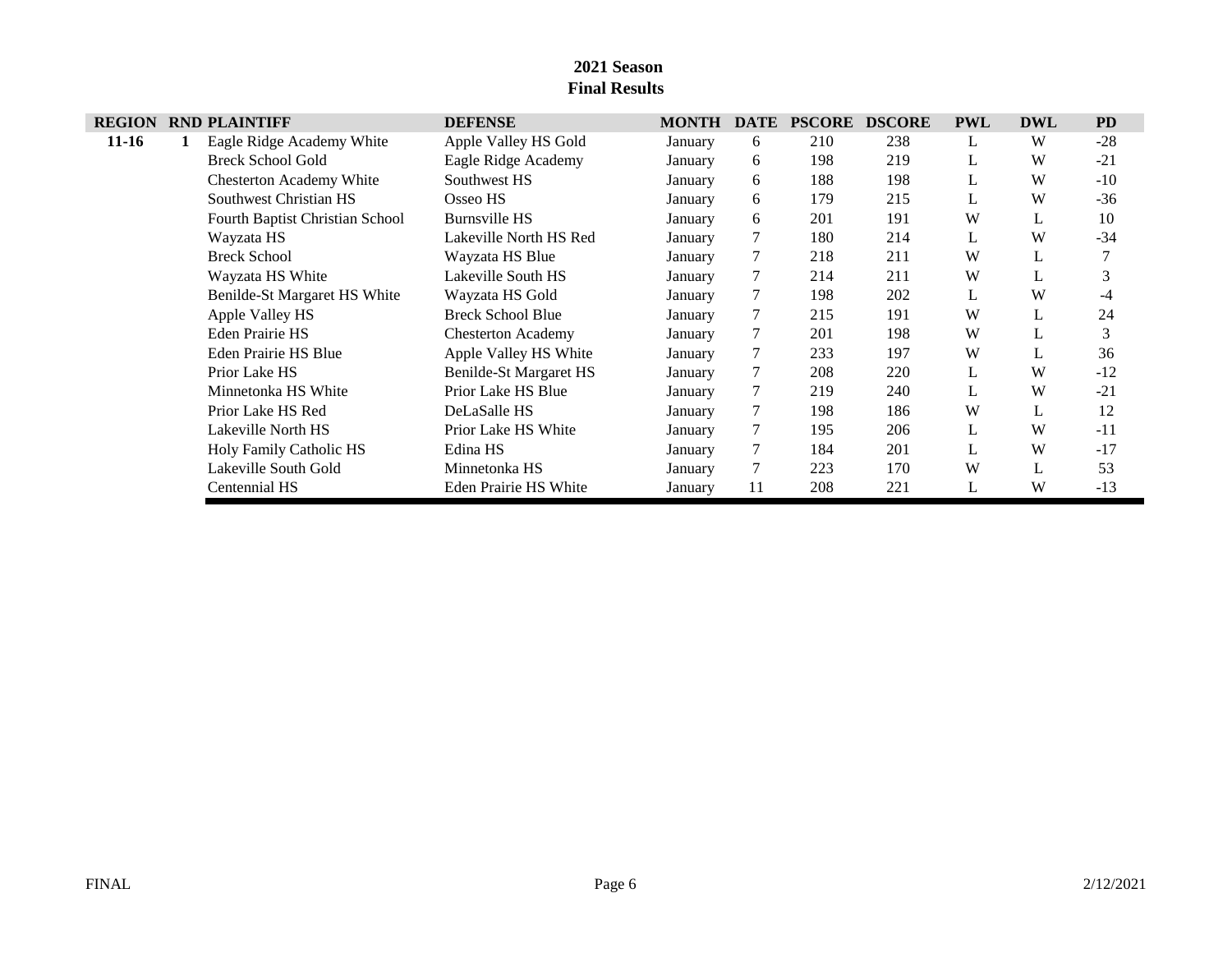| <b>REGION</b> |   | <b>RND PLAINTIFF</b>         | <b>DEFENSE</b>                  | <b>MONTH</b> | <b>DATE</b> | <b>PSCORE</b> | <b>DSCORE</b> | <b>PWL</b> | <b>DWL</b> | <b>PD</b> |
|---------------|---|------------------------------|---------------------------------|--------------|-------------|---------------|---------------|------------|------------|-----------|
| $11-16$       | 2 | Benilde-St Margaret HS       | Centennial HS                   | January      | 12          | 235           | 202           | W          |            | 33        |
|               |   | <b>Chesterton Academy</b>    | Wayzata HS                      | January      | 13          | 196           | 175           | W          | L          | 21        |
|               |   | DeLaSalle HS                 | <b>Chesterton Academy White</b> | January      | 13          | 175           | 206           | L          | W          | $-31$     |
|               |   | Edina HS                     | Fourth Baptist Christian School | January      | 13          | 233           | 219           | W          | L          | 14        |
|               |   | Osseo HS                     | Eagle Ridge Academy White       | January      | 13          | 224           | 208           | W          |            | 16        |
|               |   | Lakeville North HS Red       | Eden Prairie HS                 | January      | 14          | 193           | 185           | W          |            | 8         |
|               |   | Wayzata HS Blue              | Prior Lake HS                   | January      | 14          | 220           | 245           | L          | W          | $-25$     |
|               |   | Wayzata HS Gold              | Apple Valley HS                 | January      | 14          | 226           | 247           |            | W          | $-21$     |
|               |   | Lakeville South HS           | Benilde-St Margaret HS White    | January      | 14          | 215           | 207           | W          |            | 8         |
|               |   | <b>Breck School Blue</b>     | Lakeville North HS              | January      | 14          | 211           | 220           | L          | W          | -9        |
|               |   | Apple Valley HS Gold         | <b>Holy Family Catholic HS</b>  | January      | 14          | 262           | 187           | W          |            | 75        |
|               |   | Apple Valley HS White        | Prior Lake HS Red               | January      | 14          | 235           | 227           | W          |            | 8         |
|               |   | <b>Eden Prairie HS White</b> | <b>Breck School</b>             | January      | 14          | 224           | 221           | W          | L          | 3         |
|               |   | Eagle Ridge Academy          | Minnetonka HS White             | January      | 14          | 223           | 214           | W          |            | 9         |
|               |   | <b>Burnsville HS</b>         | <b>Breck School Gold</b>        | January      | 14          | 203           | 218           | L          | W          | $-15$     |
|               |   | Southwest HS                 | Eden Prairie HS Blue            | January      | 14          | 199           | 248           |            | W          | $-49$     |
|               |   | Minnetonka HS                | Wayzata HS White                | January      | 14          | 221           | 227           | L          | W          | -6        |
|               |   | Prior Lake HS Blue           | Lakeville South HS Gold         | January      | 14          | 216           | 211           | W          |            |           |
|               |   | Prior Lake HS White          | Southwest Christian HS          | January      | 14          | 180           | 156           | W          |            | 24        |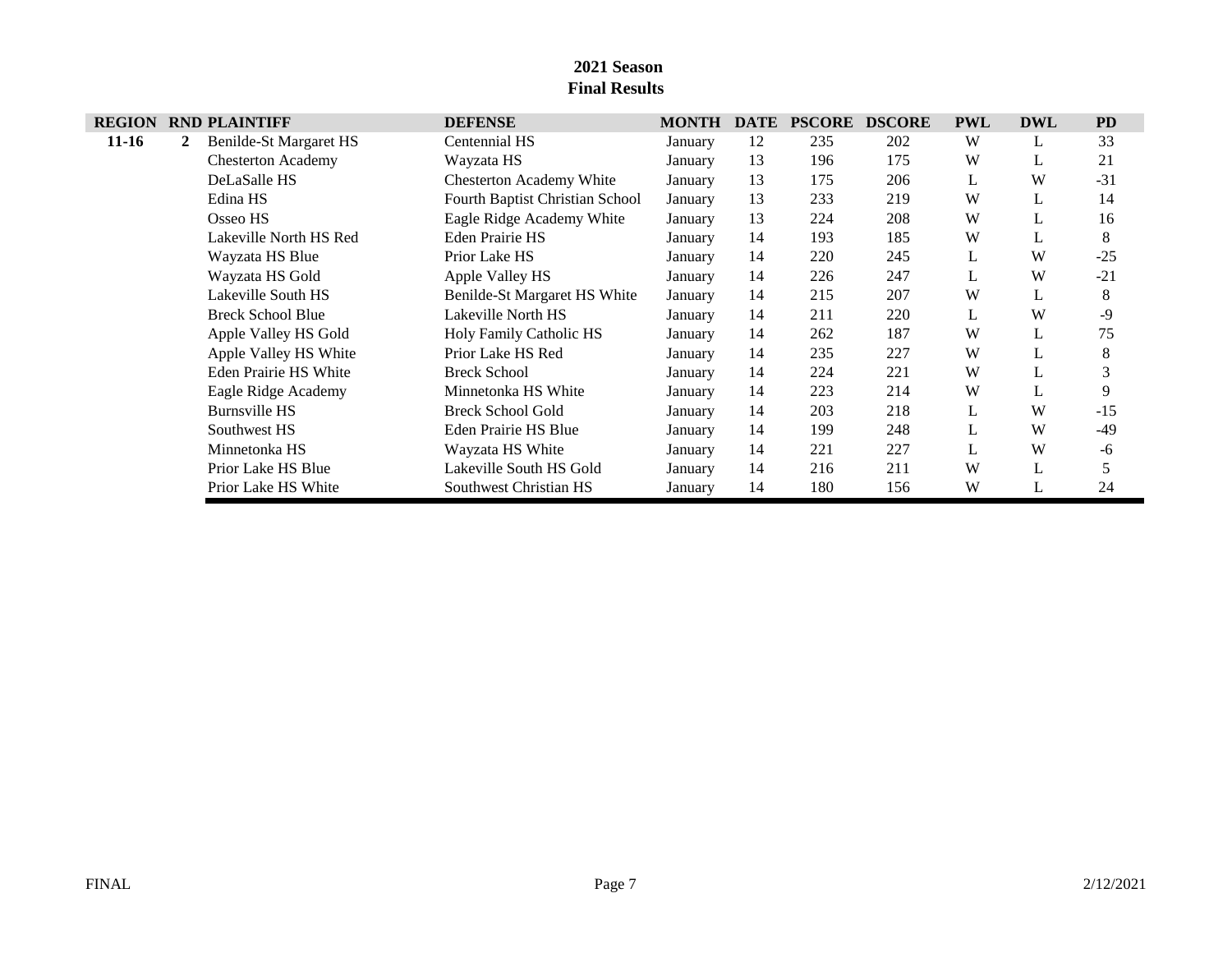| <b>REGION</b> |   | <b>RND PLAINTIFF</b>            | <b>DEFENSE</b>                  | <b>MONTH</b> | <b>DATE</b> | <b>PSCORE</b> | <b>DSCORE</b> | <b>PWL</b> | <b>DWL</b> | <b>PD</b>      |
|---------------|---|---------------------------------|---------------------------------|--------------|-------------|---------------|---------------|------------|------------|----------------|
| $11-16$       | 3 | Southwest Christian HS          | <b>Burnsville HS</b>            | January      | 20          | 208           | 194           | W          | L          | 14             |
|               |   | Wayzata HS White                | Benilde-St Margaret HS          | January      | 20          | 219           | 235           | L          | W          | $-16$          |
|               |   | Southwest HS                    | <b>Chesterton Academy</b>       | January      | 20          | 214           | 236           | L          | W          | $-22$          |
|               |   | Prior Lake HS                   | Fourth Baptist Christian School | January      | 20          | 229           | 204           | W          | L          | 25             |
|               |   | Lakeville North HS Red          | Eagle Ridge Academy             | January      | 21          | 219           | 227           | L          | W          | $-8$           |
|               |   | Osseo HS                        | Edina HS                        | January      | 21          | 220           | 225           | L          | W          | $-5$           |
|               |   | Eden Prairie HS White           | Apple Valley HS Gold            | January      | 21          | 210           | 226           | L          | W          | $-16$          |
|               |   | Lakeville South HS              | Prior Lake HS Red               | January      | 21          | 236           | 212           | W          | L          | 24             |
|               |   | Minnetonka HS White             | Wayzata HS Blue                 | January      | 21          | 214           | 197           | W          | L          | 17             |
|               |   | Eagle Ridge Academy White       | DeLaSalle HS                    | January      | 21          | 197           | 196           | W          | L          |                |
|               |   | Eden Prairie HS Blue            | Prior Lake HS Blue              | January      | 21          | 234           | 232           | W          | L          | 2              |
|               |   | <b>Breck School</b>             | Apple Valley HS White           | January      | 21          | 220           | 218           | W          | L          | $\overline{2}$ |
|               |   | Wayzata HS                      | Minnetonka HS                   | January      | 21          | 194           | 210           | L          | W          | $-16$          |
|               |   | Apple Valley HS                 | Prior Lake HS White             | January      | 21          | 235           | 190           | W          | L          | 45             |
|               |   | <b>Eden Prairie HS</b>          | Lakeville South HS Gold         | January      | 21          | 250           | 249           | W          | L          |                |
|               |   | Lakeville North HS              | Wayzata HS Gold                 | January      | 21          | 205           | 219           | L          | W          | $-14$          |
|               |   | Centennial HS                   | <b>Breck School Blue</b>        | January      | 21          | 207           | 189           | W          | L          | 18             |
|               |   | <b>Chesterton Academy White</b> | <b>Breck School Gold</b>        | January      | 21          | 184           | 198           | L          | W          | $-14$          |
|               |   | Holy Family Catholic HS         | Benilde-St Margaret HS White    | January      | 26          | 192           | 212           | L          | W          | $-20$          |